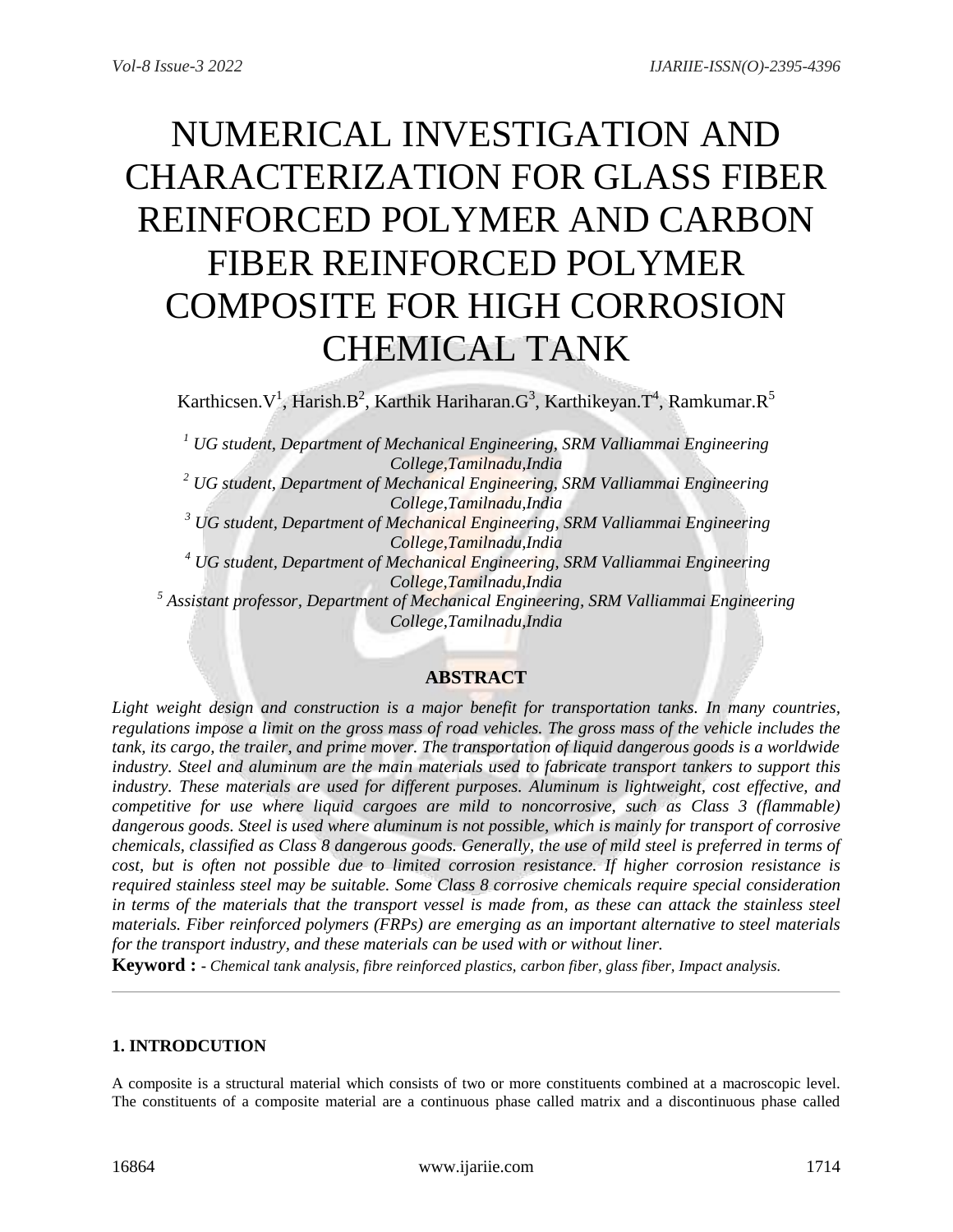reinforcement. A composite material is an oldest and good for advance technology of the world. The main advantage of composite material is light in weight and fabrication process is easy. Now composites materials are extensively used in automotive, aerospace, marine etc. industry. Since the development of composite material improves the mechanical strength. To fabricate the laminate main material is epoxy and hardener. To improve the mechanical strength epoxy is added more in aircraft and marine. There is different type of fiber is used. The strength of the composite depends on the type of the fiber and Orientation. Material is classily as isotropic and anisotropic. The isotropic material is in same direction and load with same strains, The direction with anisotropic materials is in are loads are created with strains and shear strain. Examples of matrices in such composites include aluminum, magnesium and titanium. The typical fiber includes carbon and silicon carbide. Metals are mainly reinforced to suit the needs of design. For example, the elastic stiffness and strength of metals can be increased, while large coefficient of thermal expansion, thermal and electrical conductivities of metals can be reduced by the addition of fibers such as silicon carbide. Examples of CMC include high strength, hardness, high service temperature limits for ceramics, chemical inertness and low density. Naturally resistant to high temperature, ceramic materials tend to become brittle and to fracture. Composites successfully made with ceramic matrices are reinforced with Silicon carbide fibers. These composites offer the same high temperature tolerance of super alloys but without such a high density. The brittle nature of ceramics makes composite fabrication difficult. The fiber reinforced composites are composed of fibers and a matrix. Fibers are the reinforcing elements and the main source of strength while matrix glues all the fibers together in shape and transfers stresses between the reinforcing fibers. The fibers carry the loads along their longitudinal directions. Sometimes, filler is added to smoothen the manufacturing process and to impact special properties to the composites. Lightweight design and construction is a major benefit for transportation tanks. In many countries, regulations impose a limit on the gross mass of road vehicles. The gross mass of the vehicle includes the tank, its cargo, the trailer, and prime mover. These regulations also impose a limit on the forces that individual axles can exert on the road through the contact wheels, with the sum of all axles adding to the gross mass of the complete vehicle. If the mass of the tank, trailer or prime mover can be reduced, then additional cargo can be transported, whilst keeping the complete vehicle at or below the gross mass limit, provided that the mass reduction is accompanied by an increase in the volume of the tank. The required volume of the tank to achieve the maximum gross mass of the vehicle is a function of the density of the liquid being transported. Tare mass reduction and consequent payload increase allows transport operators to reduce the number of transport vehicles that are required to perform their operations when moving large annual volumes of product. Lower vehicle tare mass also results in lower fuel consumption per unit volume of cargo transported. Trucking is the dominant mode of domestic freight and offers a substantial opportunity to improve transportation energy efficiency and reduce the emission of criteria pollutants and greenhouse gases (GHGs). In response, the Environmental Protection Agency (EPA) is proposing the voluntary Ground Freight Transportation Initiative, which will work with all industry sectors associated with freight movement as well as local governments to improve efficiency and reduce emissions through a range of voluntary actions. These actions may include best management practices, operational improvements, and advanced technologies. Strategies that EPA and partners will investigate as potential measures that could improve the environmental performance and energy efficiency of one subsector of ground freight, the trucking sector, are explored. Eight trucking strategies are assessed, including technological innovations and human factor (operations) strategies. All are commercially available (or, for operations, feasible) today, but most have achieved little market penetration. Each strategy is briefly described, and each strategy's impact on the fuel economy of a typical freight truck is assessed. Then estimations of the current and potential maximum market penetration of each strategy as well as the potential reductions of U.S [1]. Fiber metal laminates are good candidates for advanced aerospace structural applications due to their high specific mechanical properties especially fatigue resistance. The most important factor in manufacturing of these laminates is the adhesive bonding between aluminum and FRP layers. In this study several glass fiber reinforced laminates and glass-fiber reinforced with aluminum were manufactured. Mechanical Tests like Tensile, Compression and Impact tests were carried out based on ASTM standard were then conducted to study the strength of both the laminates under specific conditions and their resistance towards loads and impact behavior of these laminates are observed. In addition, FMLS of with good adhesion bonding show better resistance under low velocity impact and their corresponding contact forces are about 25% higher than that of specimens with a weak bonding. In this experiment we find that the tensile and impact strength of the glass fiber with Al is higher than the glass fiber alone. This result will produce the more fusible and dynamic properties in the composite structure [2]. Fiber metal laminates are good candidates for advanced aerospace structural applications due to their high specific mechanical properties especially fatigue resistance. The most important factor in manufacturing of these laminates is the adhesive bonding between aluminium and FRP layers. In this study several glass-fiber reinforced aluminium laminates with different bonding adhesion were manufactured. Mechanical Tests like Tensile, Compression and Impact tests were carried out based on ASTM standard were then conducted to study the effects of interfacial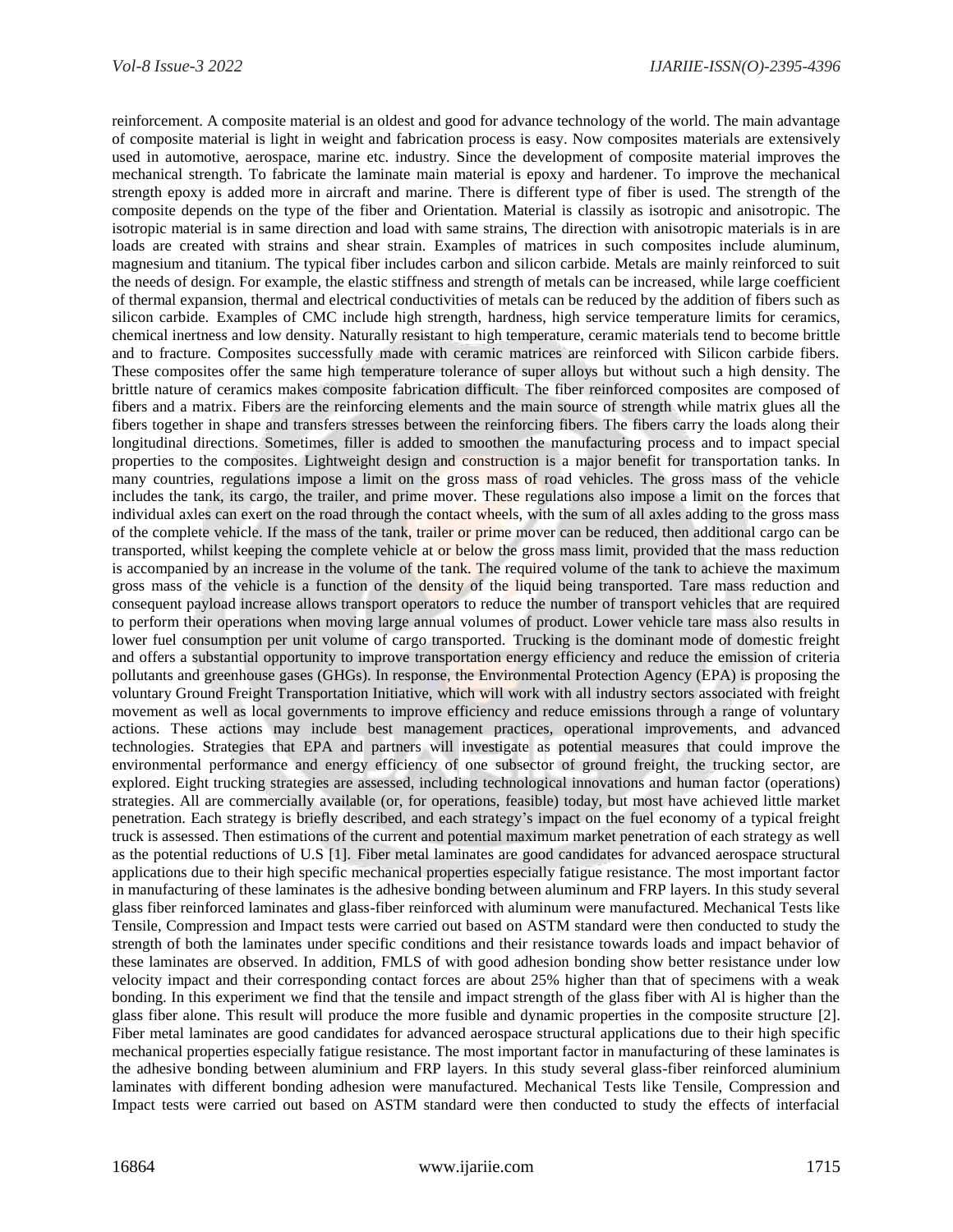adhesive bonding on impact behaviour of these laminates. It was observed that the damage size is greater in laminates with poor interfacial adhesion compared to that of laminates with strong adhesion between aluminium and glass layers [3]. High performance lightweight foamed concrete has the same mechanical properties of normal weight concrete (conventional concrete). The main applications are void filling, bridge abutments, bridge decks, marine structures, frame buildings, roads, sewer systems, roofing, walls, and floors. However, concrete is extensive brittleness and considered weak material in tension. Glass fibers are used as additive to the lightweight foamed concrete to increase the energy absorption capacity. The work was prepared to investigate the effect of glass fibers on tensile properties of lightweight foamed concrete with different volume fraction of glass fibers (0.06, 0.2, 0.4 and 0.6%) by the testing fresh density, dry density, flow ability, compressive strength, direct tensile strength and splitting tensile strength. The results showed that a reduction in flow ability was obtained with increased glass fibers content. Besides, the fresh and dry densities increased with the addition of glass fibers. Also, significant enhancements in compressive strength, direct tensile strength and splitting tensile strength were got by glass fibers inclusion. Thus, the increase of compressive strength, direct tensile strength and splitting tensile strength were up to the 56.6%, 50% and 46%, respectively, due to 0.6% glass fibers [4]. The effects of seawater exposure on the mechanical properties of unidirectional T700 carbon fiber/vinyl ester (510A) composites have been examined. Carbon fibers with two different types of sizings (F and G) were studied. Dynamic mechanical analysis testing of the neat resin and a carbon/vinyl ester composite revealed similar viscoelastic responses and glass transition temperatures indicating same type of cured resin for both cases. An analysis of moisture absorption dynamics of the composites revealed Fickian behavior. The composites absorbed more moisture than the resin. The moisture up-take in the composites is dominated by the fiber/matrix region. A comprehensive mechanical test program involving tension, compression, and shear tests was conducted on the composites at dry and saturated conditions. Composites with F-sized carbon fibers displayed overall higher strengths than those with G-sized fibers at both dry and moisture saturated conditions [5]. A comprehensive review is conducted on the performed investigations in the field of mechanical behaviour of glass-fibre reinforced thermosetting-resin (GFRP) pipes. Classified into six categories of stress/strain analysis, failure evaluation, environmental issues, viscoelastic behaviour and creep analysis, fatigue analysis and impact analysis, the main streamline of the performed and on-going studies in current years have been outlined. The recent trend and challenges in conducted researches are highlighted and discussed. Performing a gap analysis, new perspectives which are still required to be developed more deeply for their industrial applications or have not been addressed in literature are nominated [6]. Now a day's composites are important class of materials which are available to mankind. So studies of these composites are played a very important role in engineering, material science, metallurgy and solid mechanics applications. The fiber reinforced polymer composites are more widely used in the automotive industry, aeronautical industry and finds many other industrial applications due to their benefits like low cost, noise control, low weight and ease of processing. The objective of this research is to prepare E-glass fiber based composite with percentage variation of glass fibre content like 1%. and 2% with using a bisphenol A as matrix material and conducting flexural test on the composite.[7]The present study describes the processing and mechanical characterization of two different fibers (glass and carbon) and two different fabric architectures (woven roving and stitch bonded) made into composites with Dow Chemical's Derakane 510A-40, a brominated vinyl ester (VE) resin. Both E-glass and T700 carbon fibers are coated with VE compatible sizing. The composite panels are fabricated by the vacuum assisted resin transfer molding (VARTM), the specimens are machined, and the mechanical tests are conducted as per the accepted test standards. Tension, compression, in-plane shear, and interlaminar shear properties are measured and their associated failure modes are compared with each other. The specific properties of the composites are compared with that of the marine steel. The carbon composites have superior properties, higher specific strength, and specific modulus than the marine steel. The glass composites have higher specific strength but lower specific modulus than marine steel [8]. Experimental results are presented for the direct effect of an acidic stress environment on the stress intensity factor of woven E-glass fibre-reinforced bisphenol–vinylester resin (E–VE), woven E-glass fibre-reinforced bisphenol–epoxy resin (E–ER) and woven Cglass fibre-reinforced bisphenol–vinylester resin (C–VE) composites. Compact type specimens were exposed in hydrochloric acid of various concentrations and temperatures during constant tensile loading conditions. The constant tensile loading tests determined the rate of crack propagation and stress intensity factors for stress-corrosion cracking. The results indicated that the crack propagation behaviour depended on the concentration of acid, temperature, stress-intensity factor and time [9]. Polymer matrix composite tanks offer major advantages to the transport industry in terms of increased payload and corrosion resistance compared to conventional steel tanks. Chemical resistance and versatility can be enhanced through the addition of a thermoplastic liner. This paper presents the results of chemical conditioning, testing and analysis of a linear low-density polyethylene liner, on its own and supported by carbon fiber reinforced polymer. Results are compared to ADR (European Agreement Concerning the International Carriage of Dangerous Goods by Road) requirements [10].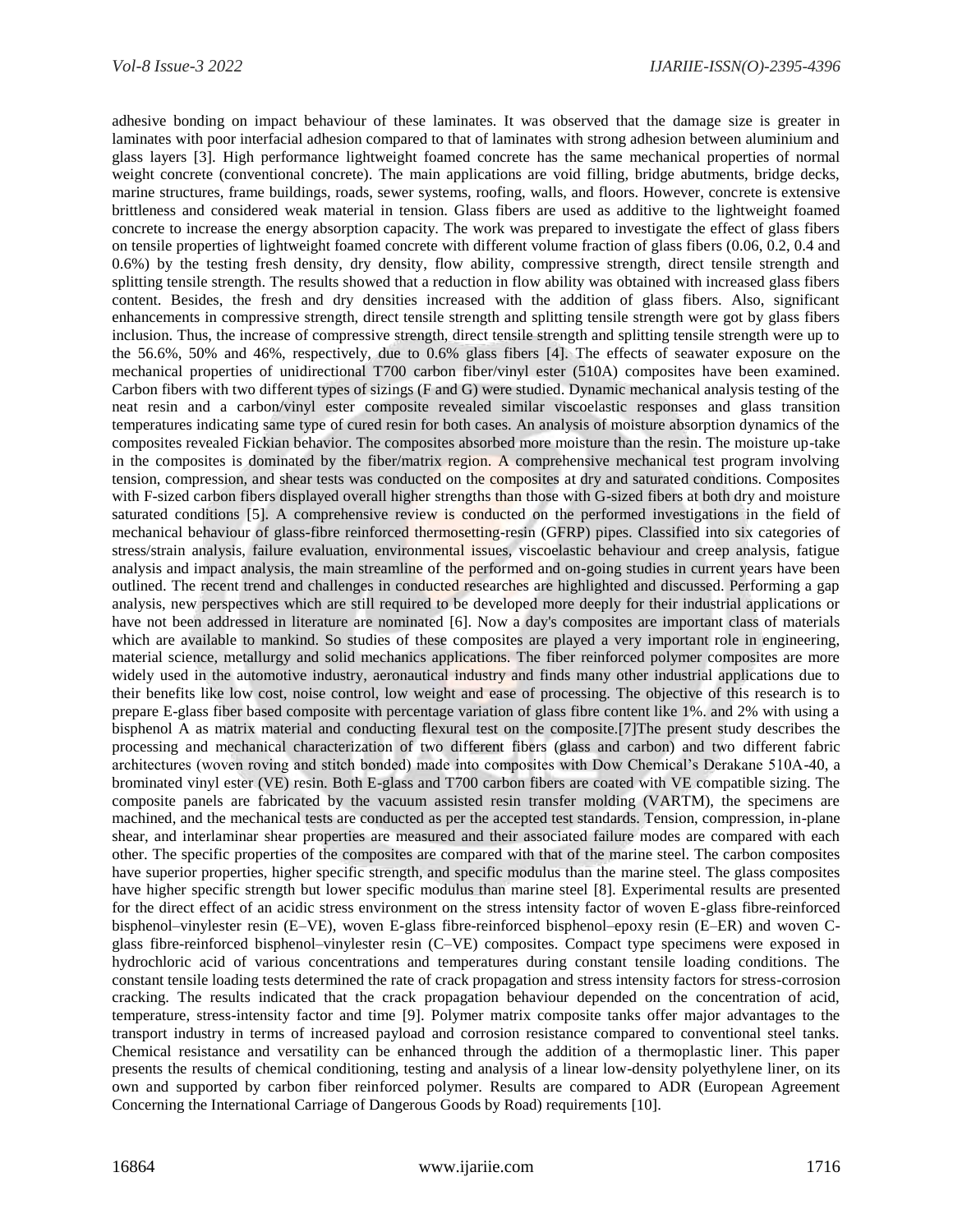# **2. PROBLEM IDENTIFICATION**

In many countries, regulations impose a limit on the gross mass of road vehicles. The gross mass of the vehicle includes the tank, its cargo, the trailer, and prime mover. These regulations also impose a limit on the forces that individual axles can exert on the road through the contact wheels, with the sum of all axles adding to the gross mass of the complete vehicle. If the mass of the tank, trailer or prime mover can be reduced, then additional cargo can be transported, whilst keeping the complete vehicle at or below the gross mass limit. provided that the mass reduction is accompanied by an increase in the volume of the tank. The transportation of liquid dangerous goods is a worldwide industry. These materials are used for different purposes. Steel is used where aluminum is not possible, which is mainly for transport of corrosive chemicals, classified as Class 8 dangerous goods. Generally, the use of mild steel is preferred in terms of cost but is often not possible due to limited corrosion resistance. If higher corrosion resistance is required stainless steel may be suitable. For highly corrosive chemicals that cause major corrosion problems for stainless steel, a liner can be used to protect the steel tank from the chemical cargo. This liner is generally made from rubber. A high degree of care must be taken in the fabrication and service of rubber liners, as failure of the liner can result in severe corrosion effects to the tank wall and rapid loss of containment. Fibber reinforced polymers (FRPs) are emerging as an important alternative to steel materials for the transport industry, and these materials can be used with or without liner.

# **3. MATERIAL SELECTION**

The materials are generally selected based on the requirement of the application. The materials used are bi directional woven fabrics of glass fiber and carbon fiber. The resin used is epoxy resin.

### **3.1 Carbon fibre**

Carbon fiber is made of thin, strong crystalline filaments of carbon that is used to strengthen material. Carbon fiber can be thinner than a strand of human hair and gets its strength when twisted together like yarn. Then it can be woven together to form cloth and if needed to take a permanent shape, carbon fiber can be laid over a mould and coated in resin or plastic.

### **3.2 Glass fibre**

Glass fibers are formed from melts and manufactured in various compositions by changing the amount of raw materials like sand for silica, clay for alumina, calcite for calcium oxide, and colemanite for boron oxide. Glass fiber products are classified according to the type of composite at which they are utilized. Moreover, chopped strands, direct draw rovings, assembled rovings, and mats are the most important products that are used in the injection molding, filament winding, pultrusion, sheet molding, and hand layup processes to form glass fiber-reinforced composites. Protection of the glass fiber filaments from breakage or disintegration is an important issue either during manufacturing of glass fiber or during composite production. The resultant interphase layer can either increase or decrease the performance of the composite considering harmony between sizing components and matrix polymer. Compatibility between sizing and matrix polymer enhances high mechanical properties and on the contrary incompatible sizing results in poor mechanical properties.

# **4. FABRICATION OF TEST SPECIMENS**

The fabrication process is carried out by the hand lay up method. The resin used for the fabrication process is epoxy resin. The glass fiber laminates and carbon fiber laminates are prepared. The test coupons were fabricated by the size of 300 x 300 mm. The fiber and matrix ratio was maintained as 1:1 ratio. The Mylar sheet was used as platform for fabrication to obtain the proper finishing. The individual laminates were dried up for 24 hours as the curing time.

### **4.1 Laminate preparation**

The data sheet supplied with the product has been read to determine the ratio of Epoxy resin LY 556 . Although usually given on a volume basis (e.g. 5:2 parts resin to hardener respectively), some systems also give a weight ratio, which is nearly always different. For instance, a system of 5:2 mix ratio by volume may be 3:1 by weight.

### **4.2 Handlay up technique**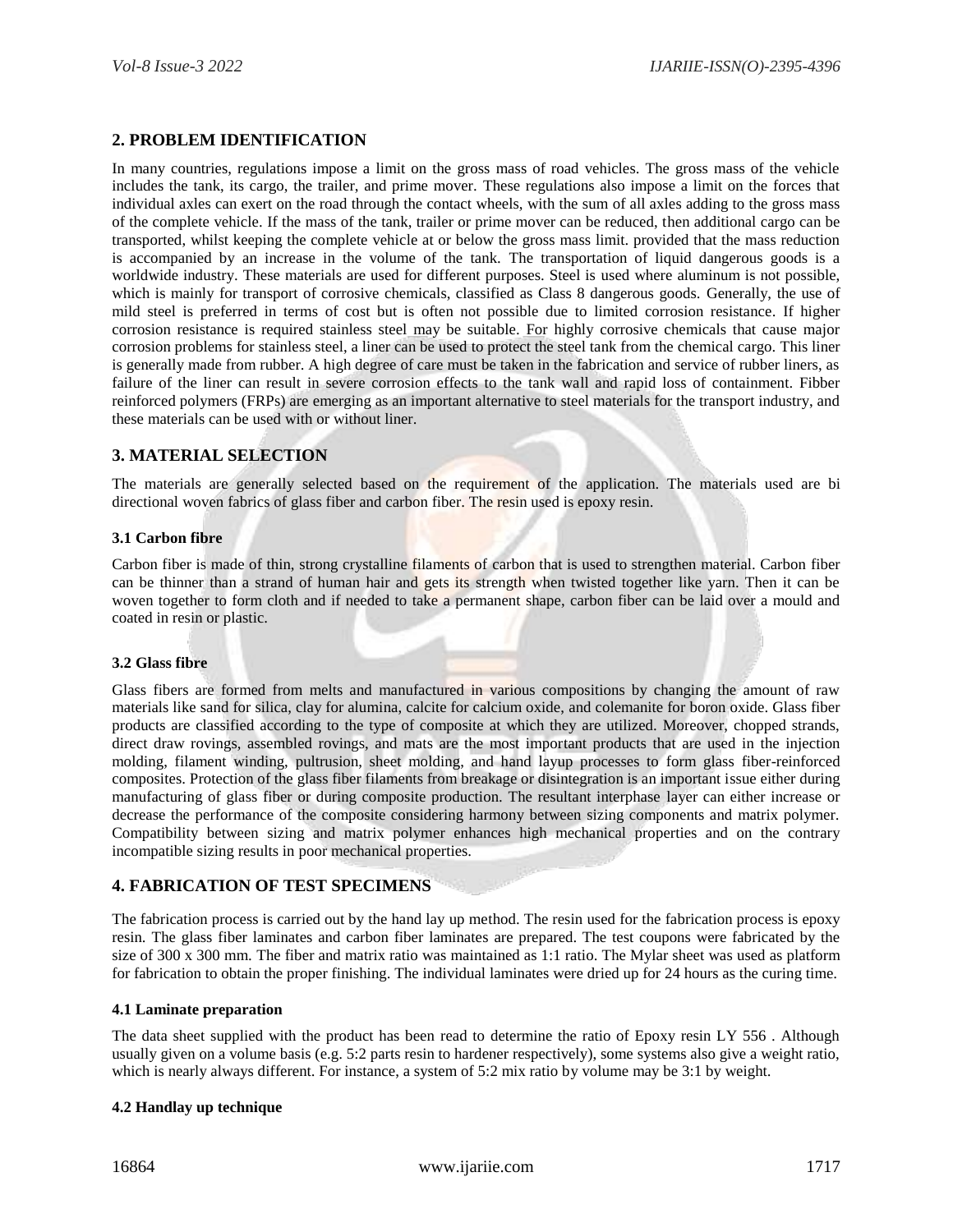Hand lay-up is the simplest and oldest open molding method for fabricating composites. At first, dry fibers in the form of woven, knitted, stitched, or bond fabrics are manually placed in the mold, and a brush is used to apply the resin matrix on the reinforcing material. Subsequently, hand rollers are used to roll the wet composite to ensure an enhanced interaction between the reinforcement and the matrix, to facilitate a uniform resin distribution, and to obtain the required thickness. Finally, the laminates are left to cure under standard atmospheric conditions. Generally, this process is divided into four steps: mold preparation, gel coating, lay-up, and curing. Curing is the process of hardening the fiber-reinforced resin composite without external heat. A pigmented gel coat is first applied to the mold surface to obtain a high-quality product surface. There are several disadvantages of this method. The skills to laminate the reinforcement and matrix, such as resin mixing, laminate resin contents, and the quality of the laminate, are crucial. The laminate is usually achieved with the incorporation of excessive quantities of voids. The lower molecular weights of the hand lay-up resins mean that they have the potential to be more harmful than higher molecular weight products. The lower viscosity of the resins also implies that they have an increased tendency to penetrate clothing. Resins need to be low in viscosity to be workable by hand. This usually compromises their mechanical/thermal properties, due to the need for high diluent/styrene levels. Moreover, the amount of fiber loading relies heavily on the processing method. This is also influenced by the anatomical features of the fibers, which have intra-fiber voids called lumen. The hand lay-up fabrication process is mainly used in marine and aerospace structures







**Fig-1 :** Mould preparation **Fig-2 :** Applying resin on mould **Fig-3 :** Removing air using roller





### **5. MECHANICAL CHARACTERIZATION**

The mechanical characterization in fiber reinforced laminates is used for determining the mechanical properties of the fiber laminated plastics. The tests generally conducted are tensile test, flexural test, water absorption test and impact test. The test coupons are prepared based on the ASTM standards.

### **5.1 Tensile test**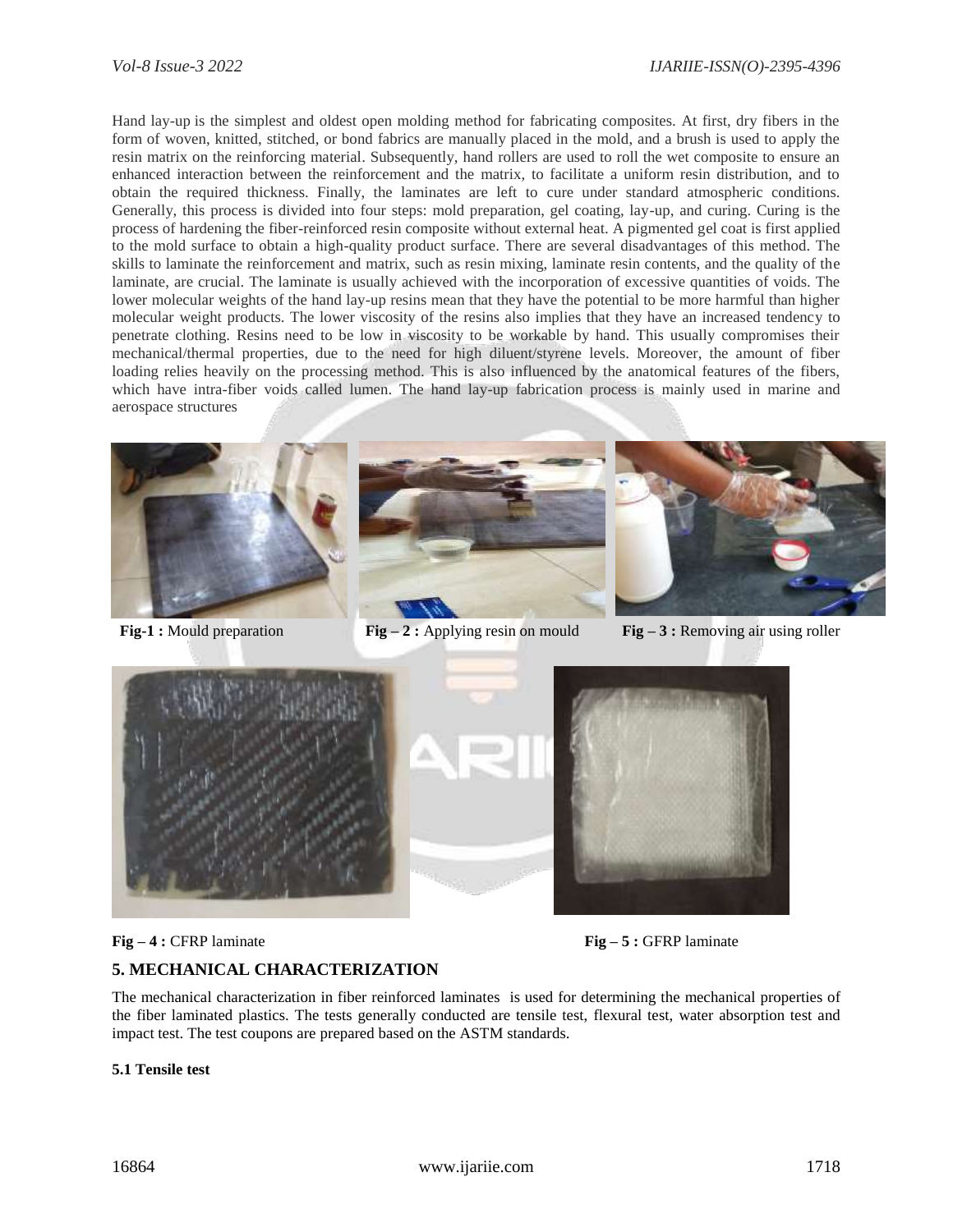Tensile Testing is a form of tension testing and is a destructive engineering and materials science test whereby controlled tension is applied to a sample until it fully fails. This is one of the most common mechanical testing techniques. It is used to find out how strong a material is and also how much it can be stretched before it breaks. This test method is used to determine yield strength, ultimate tensile strength, ductility, strain hardening characteristics, Young's modulus and Poisson's ratio.

### **5.2 Flexural test**

Flexural strength, also known as modulus of rupture, or bend strength, or transverse rupture strength is a material property, defined as the stress in a material just before it yields in a flexure test. The transverse bending test is most frequently employed, in which a specimen having either a circular or rectangular cross-section is bent until fracture or yielding using a three point flexural test technique.



**Fig – 6 :** CFRP tension and flexural specimen **Fig – 7 :** GFRP tension and flexural specimen

|  |  | Table – 1: Comparison of flexural strength, tensile strength and impact strength among the laminates |  |  |
|--|--|------------------------------------------------------------------------------------------------------|--|--|
|  |  |                                                                                                      |  |  |

| S.No | <b>FRP</b> laminate | Thickness (mm) | Flexural strength (MPa) | Tensile strength (MPa) | Impact strength $(J)$ |
|------|---------------------|----------------|-------------------------|------------------------|-----------------------|
|      | Carbon              | 3.27           | 366.38                  | 376.56                 | 5.5                   |
|      | <b>Glass</b>        | 3.38           | 277.89                  | 338.39                 |                       |
|      | Carbon-Glass        | 3.5            | 403.68                  | 412.47                 |                       |

# **6. NUMERICAL SIMULATION**

ANSYS Workbench is a project-management tool. It can be considered as the top-level interface linking all our software tools. Workbench handles the passing of data between ANSYS Geometry / Mesh / Solver / Post Processing tools. This greatly helps project management. You do not need to worry about the individual files on disk (geometry, mesh etc). Graphically, you can see at-a-glance how a project has been built. Because Workbench can manage the individual applications AND pass data between them, it is easy to automatically perform design studies (parametric analyses) for design optimization.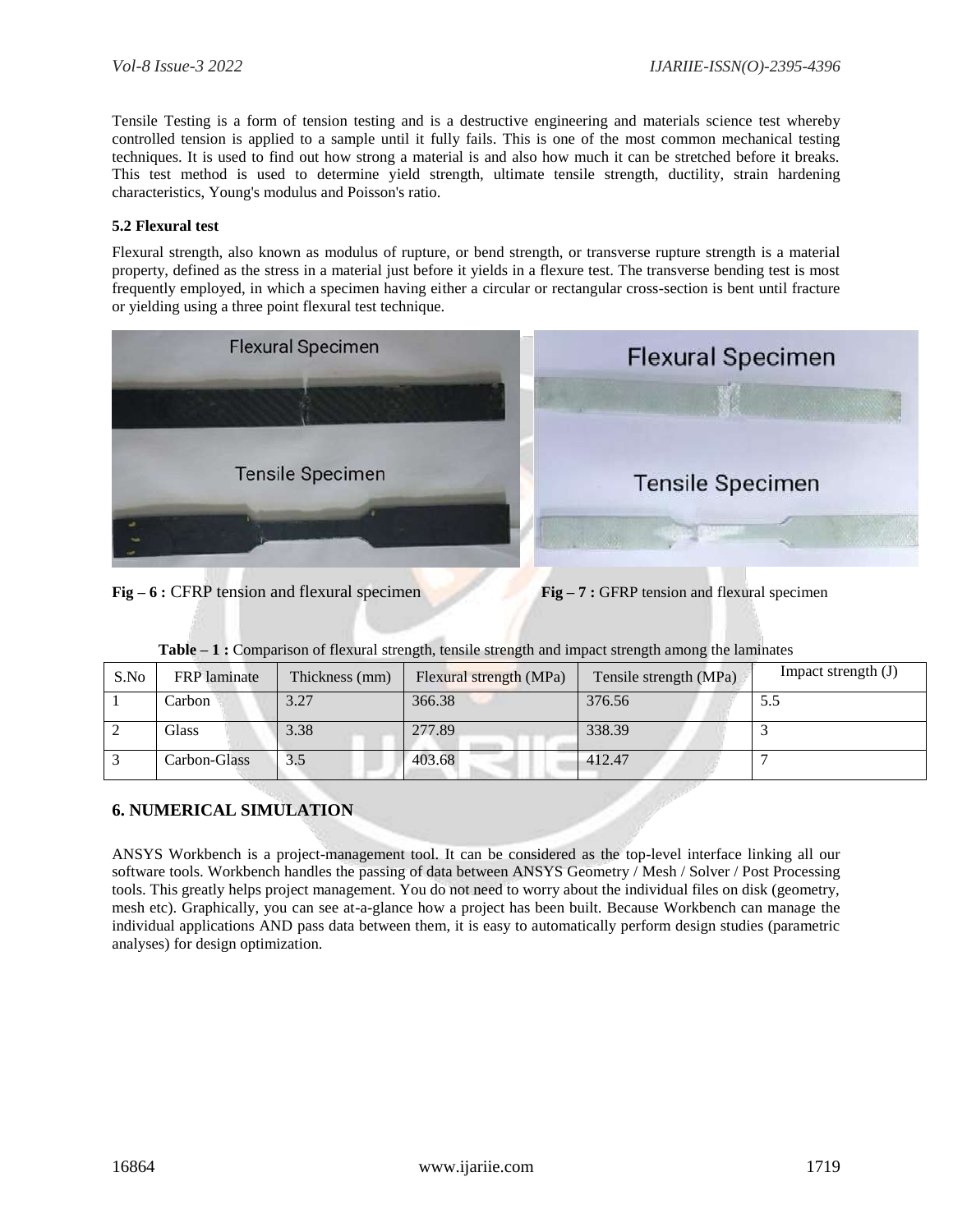

**Fig – 8** : Deformation of tank due to pressure **Fig-9** : **Fig-9** : **Pressure acting inside the cylinder** 

| <b><i>MAL RUTLE</i></b><br>-<br><b>MS</b><br><b>EXAMPLE</b>                   | ANSYS                                             |
|-------------------------------------------------------------------------------|---------------------------------------------------|
| <b>Iteratories</b><br>$\overline{a}$<br>14.09<br><b>ATTANI</b><br>$4442 - 54$ | <b><i>USE OF STOP</i></b><br>19.<br>$-30.95$<br>w |
| 371,30110<br>Not vol. Joseph                                                  |                                                   |
|                                                                               |                                                   |
|                                                                               |                                                   |
|                                                                               |                                                   |
|                                                                               |                                                   |
|                                                                               |                                                   |
| 20001<br><b>TERRITORY</b><br>$-1000$                                          | LEED<br><b>Little</b>                             |



# **6. CONCLUSION**

Tanks used in the chemical transport and storage industry, particularly for Class 8 corrosive chemicals, suffer from major corrosion problems. There are existing methods for corrosion protection of steel and stainless-steel tanks. FRP tanks are an alternative to steel tanks. FRP tanks have good chemical resistance, through the inclusion of a corrosion barrier and can be further improved using thermoplastic liners. Such tanks and corrosion protection methods have been in service for many years, and there is an expectation that these will be in service for years to come with increasing demand on such infrastructure. Increase in demand for tanks can be linked to many different requirements, including population growth, climate change, and service contracts. It is observed that Carbon-Glass combined fiber with lowest thickness shows high flexural strength. Similarly, Glass fiber with height thickness shows lowest flexural strength and the carbon fiber shows increased high flexural strength Compared to the other fibers. It is observed that Carbon fiber with lowest thickness shows high tensile strength. Similarly, Glass fiber with height thickness shows increased high tensile strength and the combination of glass-carbon fiber shows increased high tensile strength. It is observed that Carbon fiber with thickness shows high compression strength. Similarly, Glass fiber with height thickness shows increased high compression strength and the combination of glass-carbon fiber shows increased high compression strength with low thickness.

# **7. REFERENCES**

[1]. Efficiency Strategies For Freight Trucking Energy, Potential Impact On Fuel Use And Greenhouse Gas Emissions By Jeffrey Ang-Olson And Will Schroeer.

[2]. Mechanical characterization, preparation and comparison of glass fiber and fiber reinforcement with aluminium alloy (gfraa) to improve the strength ening for automotive and aerospace structural application (aug 2016) By K.Jeevan Kanth Sai, A.Prashanth.

[3]. Design, analysis and characterization of car Using gf reinforced with aluminium (aug2016) By G.Annamalai, V.Thirumalairaj, R.Santhasee Lan , M.Pradeep.

[4]. Effect Of Glass Fibers On Tensile Strength Of High Performance Lightweight Foamed Concrete (Hplwfc) (Dec 2013) By Dr.Eethar Thanon Dawood, Ali Jihad Hamad

[5]. Mechanical properties of carbon fiber/vinylester composites exposed to marine environments By Alexander m. Figliolini, leif a. Carlsson